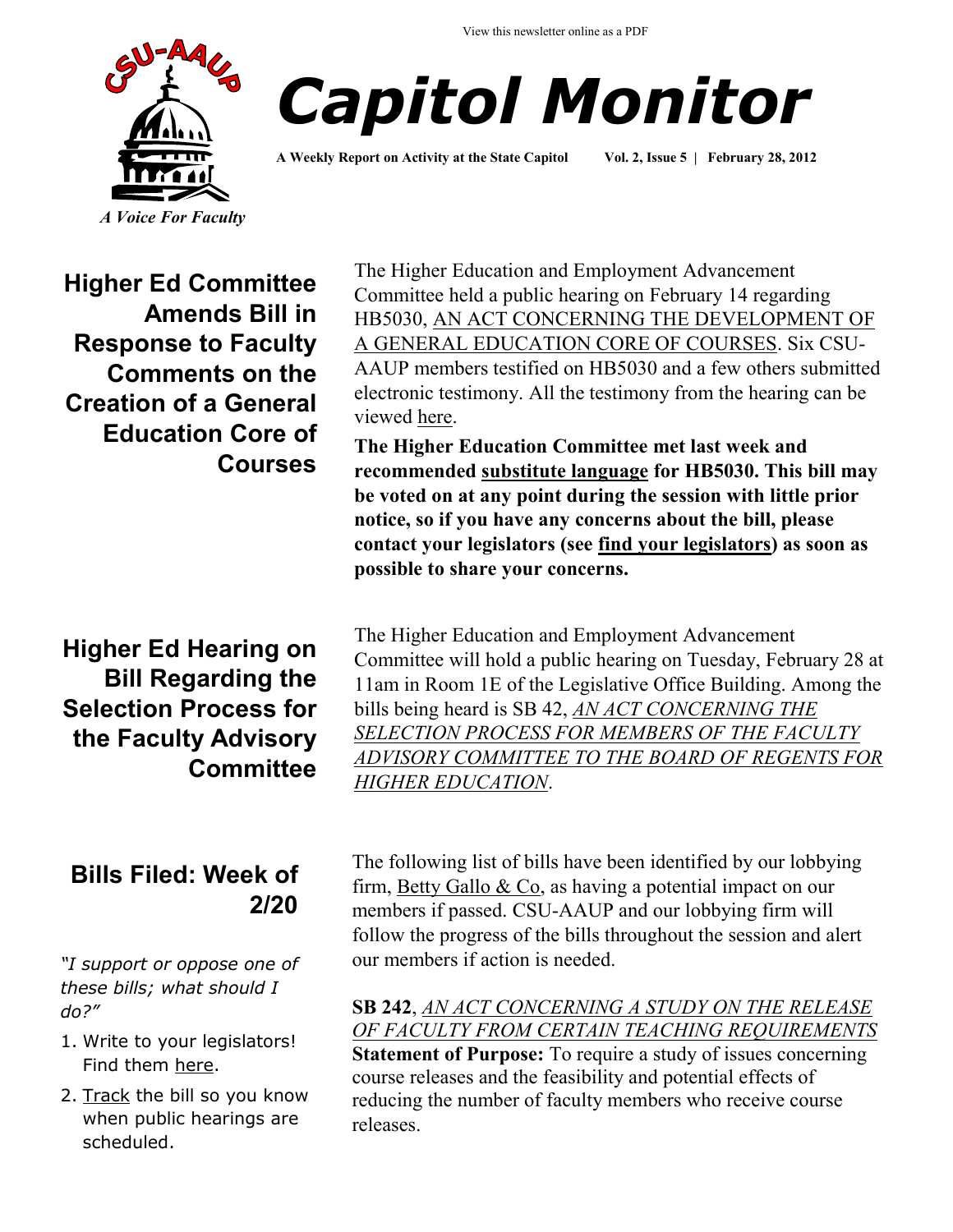#### **SB 239**, *[AN ACT CONCERNING A STUDY OF THE](http://www.cga.ct.gov/asp/cgabillstatus/cgabillstatus.asp?selBillType=Bill&bill_num=239&which_year=2012&SUBMIT1.x=0&SUBMIT1.y=0)  [DISTRIBUTIONS OF THE BLOCK GRANT TO THE REGIONAL](http://www.cga.ct.gov/asp/cgabillstatus/cgabillstatus.asp?selBillType=Bill&bill_num=239&which_year=2012&SUBMIT1.x=0&SUBMIT1.y=0)  [COMMUNITY-TECHNICAL COLLEGES AND THE](http://www.cga.ct.gov/asp/cgabillstatus/cgabillstatus.asp?selBillType=Bill&bill_num=239&which_year=2012&SUBMIT1.x=0&SUBMIT1.y=0)  [CONNECTICUT STATE UNIVERSITY SYSTEM](http://www.cga.ct.gov/asp/cgabillstatus/cgabillstatus.asp?selBillType=Bill&bill_num=239&which_year=2012&SUBMIT1.x=0&SUBMIT1.y=0)*

**Statement of Purpose:** To require a study of issues concerning distributions of the block grant to the Connecticut State University System and the regional community-technical colleges.

**SB 241**, *[AN ACT ALLOWING ADJUNCT FACULTY MEMBERS OF](http://www.cga.ct.gov/asp/cgabillstatus/cgabillstatus.asp?selBillType=Bill&bill_num=241&which_year=2012&SUBMIT1.x=0&SUBMIT1.y=0)  [THE REGIONAL COMMUNITY-TECHNICAL COLLEGE SYSTEM](http://www.cga.ct.gov/asp/cgabillstatus/cgabillstatus.asp?selBillType=Bill&bill_num=241&which_year=2012&SUBMIT1.x=0&SUBMIT1.y=0)  [TO WAIVE MEMBERSHIP IN A STATE RETIREMENT PLAN](http://www.cga.ct.gov/asp/cgabillstatus/cgabillstatus.asp?selBillType=Bill&bill_num=241&which_year=2012&SUBMIT1.x=0&SUBMIT1.y=0)*

**Statement of Purpose**: To permit adjunct faculty members of the regional community-technical colleges to waive membership in a Connecticut retirement plan just as adjunct faculty members employed by the Connecticut State University System or The University of Connecticut are permitted to do.

**HB 5222,** *[AN ACT FACILITATING THE REEMPLOYMENT OF](http://cga.ct.gov/asp/cgabillstatus/cgabillstatus.asp?selBillType=Bill&bill_num=5222&which_year=2012&SUBMIT1.x=0&SUBMIT1.y=0&SUBMIT1=Normal)  [PUBLIC SCHOOL TEACHERS IN PUBLIC INSTITUTIONS OF](http://cga.ct.gov/asp/cgabillstatus/cgabillstatus.asp?selBillType=Bill&bill_num=5222&which_year=2012&SUBMIT1.x=0&SUBMIT1.y=0&SUBMIT1=Normal)  [HIGHER EDUCATION](http://cga.ct.gov/asp/cgabillstatus/cgabillstatus.asp?selBillType=Bill&bill_num=5222&which_year=2012&SUBMIT1.x=0&SUBMIT1.y=0&SUBMIT1=Normal)*

**Statement of Purpose:** To facilitate the reemployment of highly qualified public school teachers with exceptional expertise in teaching faculty positions at public institutions of higher education.

### **HB 5216**, *[AN ACT MANDATING COVERAGE OF](http://cga.ct.gov/asp/cgabillstatus/cgabillstatus.asp?selBillType=Bill&bill_num=5216&which_year=2012&SUBMIT1.x=0&SUBMIT1.y=0&SUBMIT1=Normal)  [CHIROPRACTIC SERVICES UNDER STATE EMPLOYEE](http://cga.ct.gov/asp/cgabillstatus/cgabillstatus.asp?selBillType=Bill&bill_num=5216&which_year=2012&SUBMIT1.x=0&SUBMIT1.y=0&SUBMIT1=Normal)  [HEALTH CARE PLANS](http://cga.ct.gov/asp/cgabillstatus/cgabillstatus.asp?selBillType=Bill&bill_num=5216&which_year=2012&SUBMIT1.x=0&SUBMIT1.y=0&SUBMIT1=Normal)*

**Statement of Purpose:** To assure coverage of chiropractic services under state employee health care plans.

**HB 5221**, *[AN ACT CONCERNING CHANGES TO PROGRAM](http://cga.ct.gov/asp/cgabillstatus/cgabillstatus.asp?selBillType=Bill&bill_num=5221&which_year=2012&SUBMIT1.x=0&SUBMIT1.y=0&SUBMIT1=Normal)  [APPROVAL FOR COLLEGES AND UNIVERSITIES](http://cga.ct.gov/asp/cgabillstatus/cgabillstatus.asp?selBillType=Bill&bill_num=5221&which_year=2012&SUBMIT1.x=0&SUBMIT1.y=0&SUBMIT1=Normal)*

*Statement of Purpose:* To eliminate the requirement that nonprofit independent institutions of higher education authorized to operate in this state for more than twenty years obtain approval from the State Board of Education to implement new and revised academic programs.

**SB 237**, *[AN ACT CONCERNING THE SHARING OF](http://www.cga.ct.gov/asp/cgabillstatus/cgabillstatus.asp?selBillType=Bill&bill_num=237&which_year=2012&SUBMIT1.x=0&SUBMIT1.y=0)  [INFORMATION BETWEEN THE LABOR DEPARTMENT AND](http://www.cga.ct.gov/asp/cgabillstatus/cgabillstatus.asp?selBillType=Bill&bill_num=237&which_year=2012&SUBMIT1.x=0&SUBMIT1.y=0)  [INSTITUTIONS OF HIGHER EDUCATION](http://www.cga.ct.gov/asp/cgabillstatus/cgabillstatus.asp?selBillType=Bill&bill_num=237&which_year=2012&SUBMIT1.x=0&SUBMIT1.y=0)*

**Statement of Purpose:** To permit the Labor Department to share wage and employment data with institutions of higher education for purposes of program evaluation.